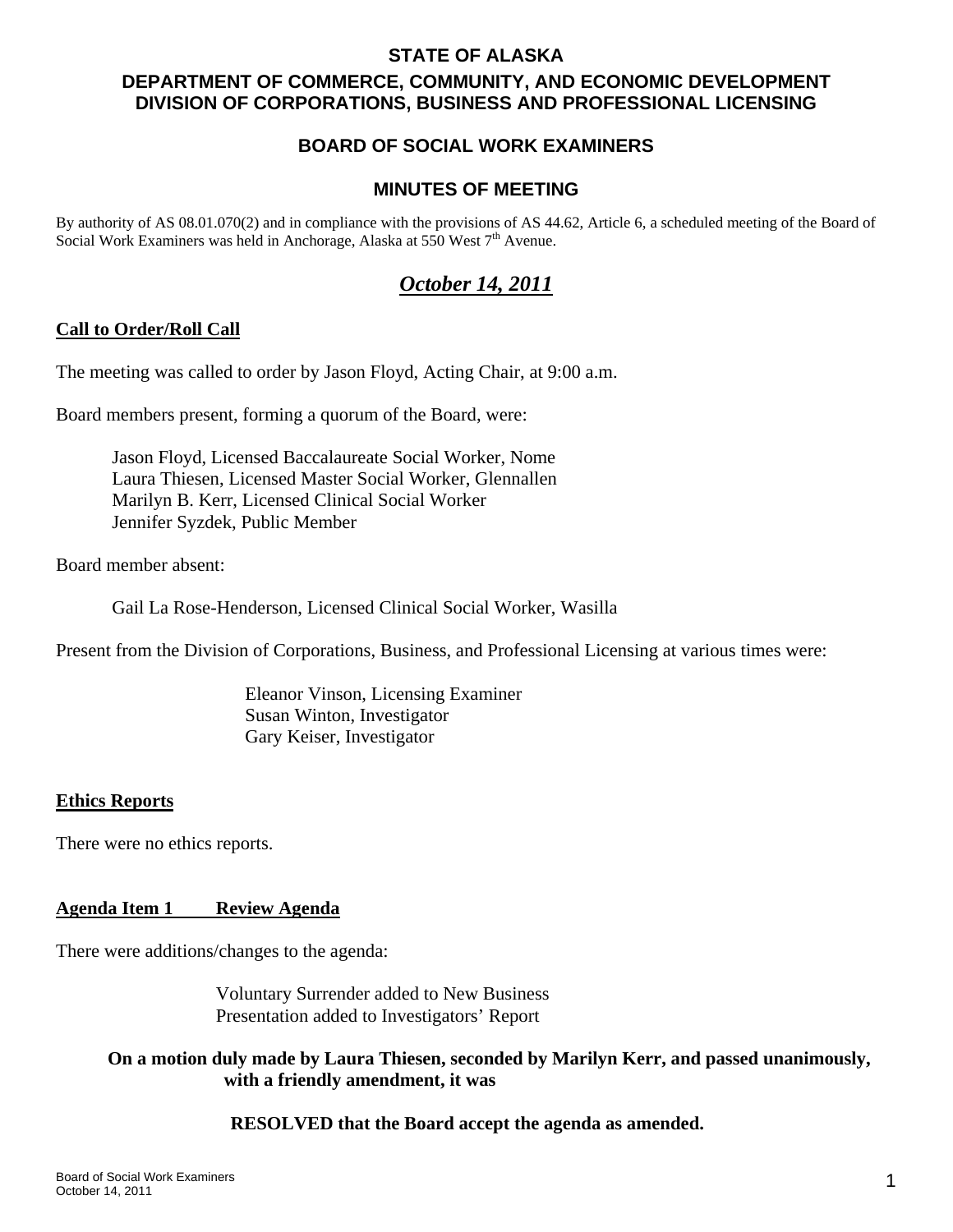### **Agenda Item 2 Review Meeting Minutes**

The Board reviewed the minutes from the July 21-22, 2011, meeting.

### **On a motion duly made by Laura Thiesen, seconded by Marilyn Kerr, and approved unanimously, it was**

### **RESOLVED that the Board accept the July21-22, 2011 meeting minutes.**

### **Agenda Item 3 Budget Report**

Administrative Officer Misty Frawley had prepared a budget report for the board. It showed that the Board is in solid shape, with a surplus amount of \$45,921.00 going forward.

### **On a motion duly made by Jennifer Syzdek, seconded by Laura Thiesen, and approved unanimously, it was**

### **RESOLVED that the Board accept the budget report.**

### **Agenda Item 4 NASWAK Liaison Report**

Marilyn Kerr is the Board's liaison with NASWAK, the social workers' professional organization.

She reported that there is a new executive.

The Board had asked that the organization distribute certificates for continuing education at their conferences, instead of the difficult to read stickers that they were distributing to attendees of the courses that were offered. Ms. Kerr reported that they are now giving out the certificates, which makes audits of continuing education more efficient.

### **On a motion duly made by Laura Thiesen, seconded by Jennifer Syzdek, and approved unanimously, it was**

### **RESOLVED that the Board accept the Liaison Report.**

### **Agenda Item 5 Investigator Report**

Investigator Gary Kaiser joined the meeting and gave his investigation report. Two complaints/investigations regarding unethical conduct have been closed since the last meeting in July. Both were found to have no violation. He also gave an update on three on-going probation/supervision cases.

Investigator Susan Winton introduced a new tool that had been adopted by the Medical Board, and it was believed that it would be useful to the Board. It is the Civil Imposition of a Civil Fine Without Censure. It is between an advisement letter and a memorandum of agreement. It is not retroactive and not for technical violations related to patient care.

The Board discussed the new tool and feel that it will be a useful tool to have to utilize, but will hold off voting on its use until the Chair is at the meeting.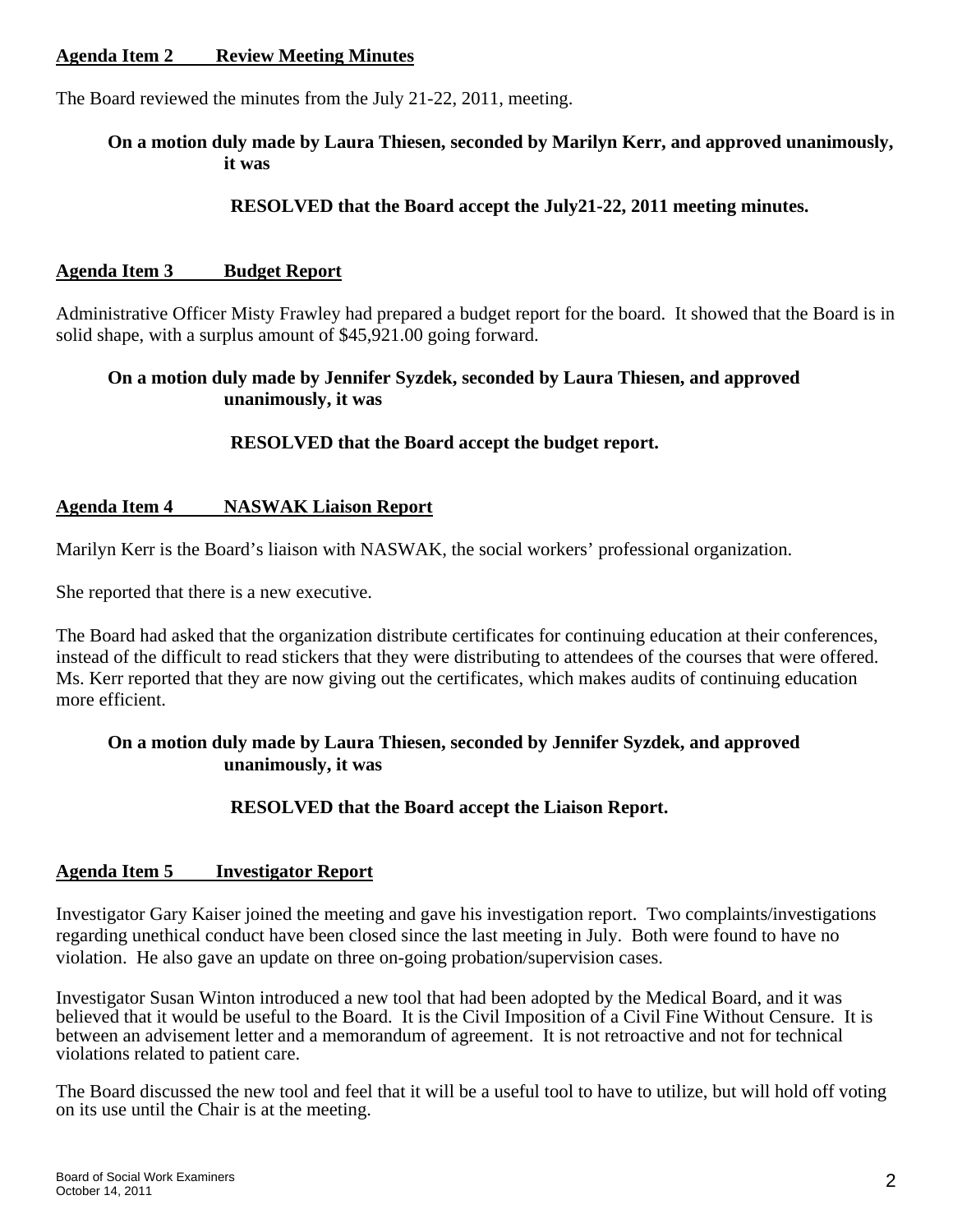## **On a motion duly made by Laura Thiesen, seconded by Jennifer Burkholder, and approved unanimously, it was**

### **RESOLVED that the Board table the discussion of civil imposition of civil fines without censure until the next meeting.**

### **Agenda Item 6 New Business**

### A. Voluntary Surrender

**On a motion by Marilyn Kerr, seconded by Laura Thiesen, and approved unanimously it was** 

 **RESOLVED to go into executive session with staff in accordance with AS 44.62.310(c)(2) and (3) for the purpose of discussing a license surrender.** 

Into executive session 9:10 am Out of executive session 9:17 am

**On a motion by Marilyn Kerr, seconded by Laura Thiesen, and approved unanimously it was** 

 **RESOLVED to accept the voluntary surrender of license in case number 2011-000627.** 

### **Agenda Item 7 Applications/Reinstatements/CEU Audits**

The Board reviewed 22 applications and 4 continuing education audits during this meeting.

**On a motion by Laura Thiesen, seconded by Jennifer Burkholder, and approved unanimously it was** 

 **RESOLVED to approve the following Social Work applications with the stipulation that the information in the applicants' files will take precedence over the information in the minutes:** 

### *CLINICAL SOCIAL WORKER BY EXAMINATION*

 AHLALOOK, CHRISTINE CONNOLLY, BROOK HAMPTON, CYNTHIA JOHNSON, KAREN TUMBLESON, KRISTIN SENSENIG, GWEN

### *MASTER SOCIAL WORKER BY EXAMINATION*

CALLAHAN, ROBYN CRAMER, DEBORAH DEVISSER, SHAYLA FRANCISCO, JOSEPH GRIFFIN, REBECCA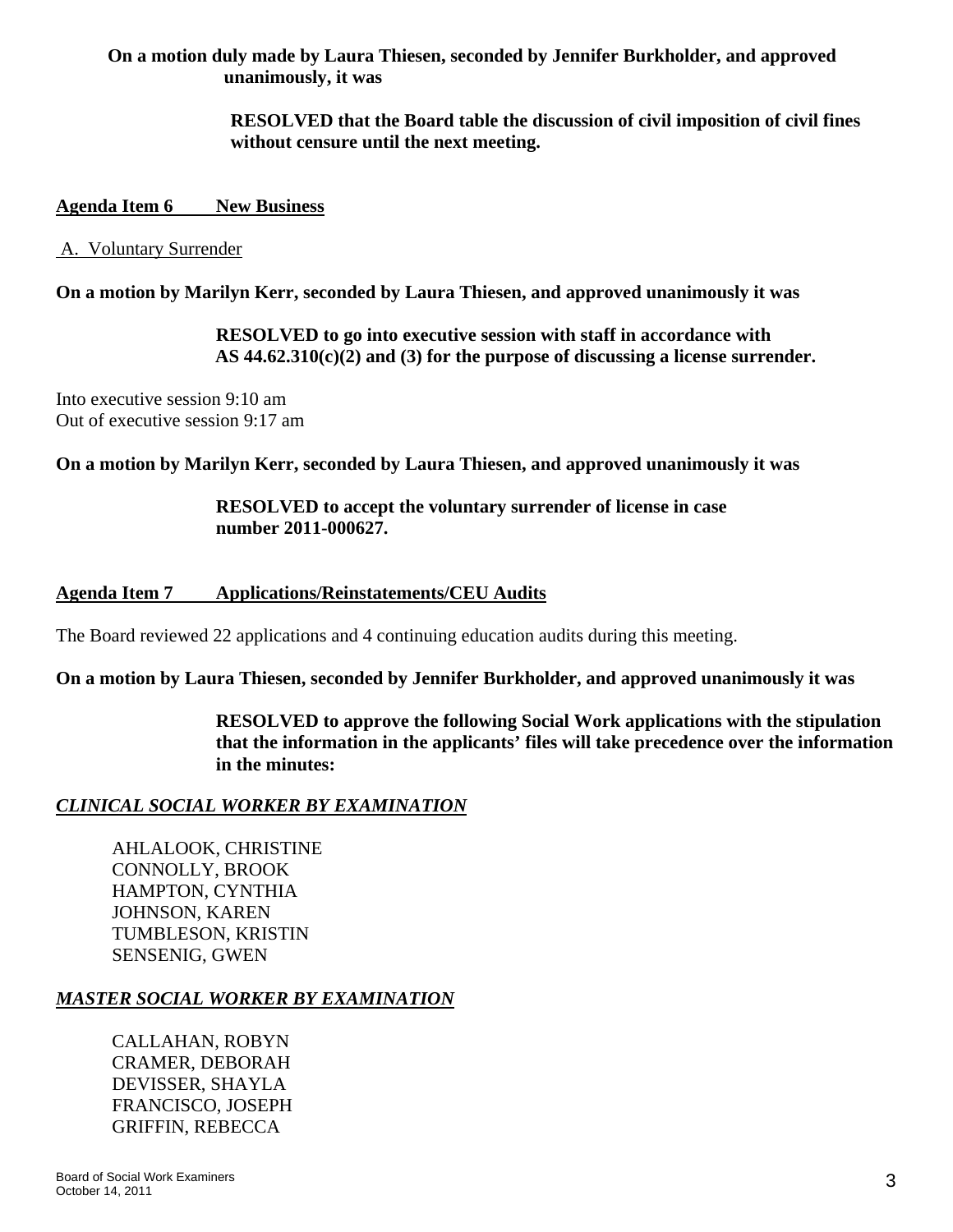# *MASTER SOCIAL WORKER BY CREDENTIALS*

# THERIAULT, AMY

## *AUDIT OF CONTINUING EDUCATION*

LEONARD, ANNA MORRISON, KAREN

## *ALTERNATE SUPERVISION*

BLANAS, ANNETTE BLAIR, MINA

### **CONTINUING EDUCATION COURSES**

### ALASKAS ISLAND COMMUNITY SERVICES

1. Motivational Interviewing-Helping Clients Change Behavior

### STATE OF ALASKA/OFFICE OF CHILDRENS SERVICE

1. Strengthening Families/Stronger Together

### **Agenda Item 8 Public Comment**

There was no public comment.

### **Agenda Item 9 Old Business**

### A. Code of Ethics

The Board had discussed that the NASW's code of ethics. Some members had felt that it is broad and ambiguous and they wish to write their own. Discussion showed that some board members believe that the code of ethics is not a code of regulations and there is no historical context for needing to change it.

The discussion was tabled until after Board Members attend the ASWB annual meeting.

### **On a motion duly made by Marilyn Kerr, seconded by Laura Thiesen, and approved unanimously, it was**

### **RESOLVED that the Board table subject of Code of Ethics until the next meeting.**

### B. Legal Opinion/Military Reporting

The Board had requested a legal opinion from the state as to whether Federal authority would trump State authority in regard to social workers who are working off a military base, having to report to the OCS. At this time, the Attorney General's Office had not returned an opinion.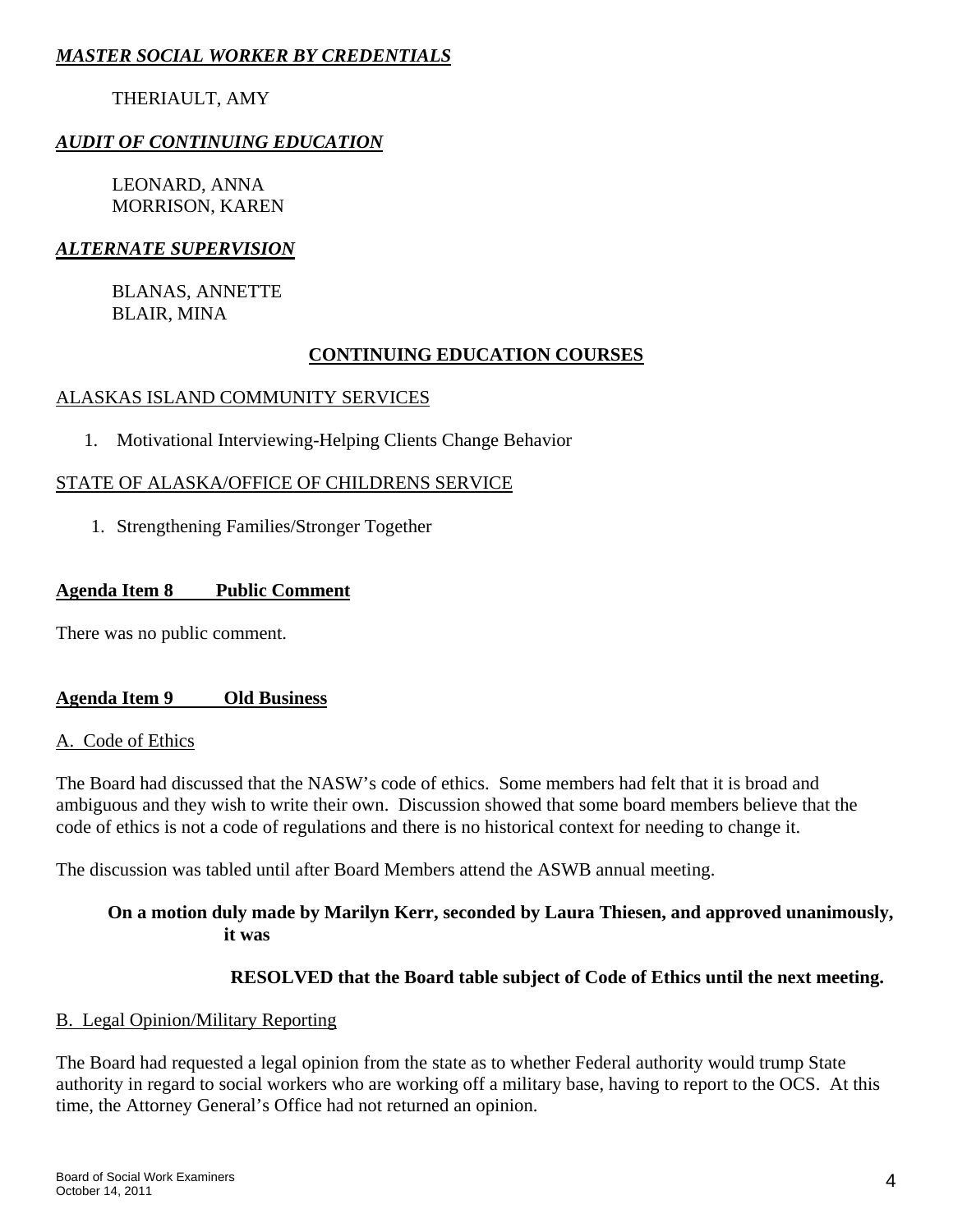### C. Maling/Concerns re BSWs

Refer to previous meeting.

### **Agenda Item 10 Conference Report**

Board member Marilyn Kerr attended the Association of Social Work Board's new member training. She reported having great opportunity to understand the parameters of a board and a board member's role, defining boundaries of what can/cannot be done. Information on the development of testing was included explaining input, language used, and process of validating.

Ms. Kerr found the meeting very thorough and professional, with emphasis on public safety. Examples used were relevant to our own board's experience.

### **Agenda Item 11 Board Business**

### A. ASWB Legal Opinion

This was an FYI for the Board regarding legal decisions from the Association of Social Work Boards regarding another state's judicial ruling pertaining to an expert witness.

### B. ASWB Exam Categories Summary

This was an FYI for the Board regarding the history of examinations with the Association of Social Work Boards.

### **Agenda Item 12 Board Business**

A. Task List

Marilyn Kerr -- liaison to NASWAK. All -- Read Code of Ethics (is on the website)

B. Sign Wall Certificates

The wall certificates were signed.

C. Schedule future meetings

February 24, 2012 in Juneau June 15, 2012 in Anchorage

The meeting will begin at 8:30 a.m.

D. Sign Meeting Minutes

The April 29, 2011 meeting minutes were signed by the Board Chair.

E. Discuss Travel Authorizations/collect & sign

Travel Authorizations were signed by the Board members and turned in.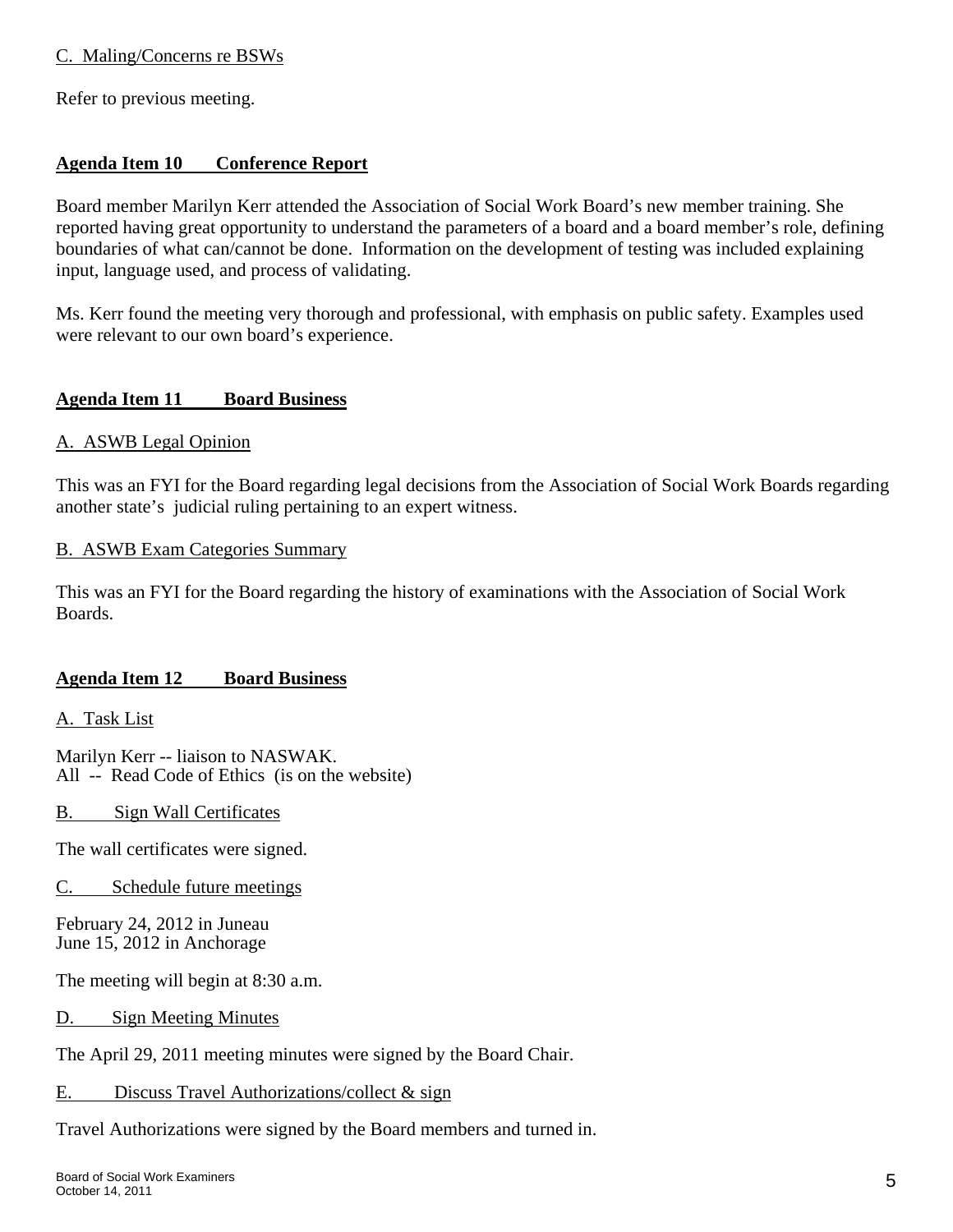# F. Training/conferences

Annual Meeting – Jason Floyd and Laura Thiesen to attend

### **Upon a motion by Laura Thiesen, seconded by Jennifer Syzdek, and approved unanimously it was**

# **RESOLVED to adjourn the meeting.**

Meeting adjourned at 3:05 pm.